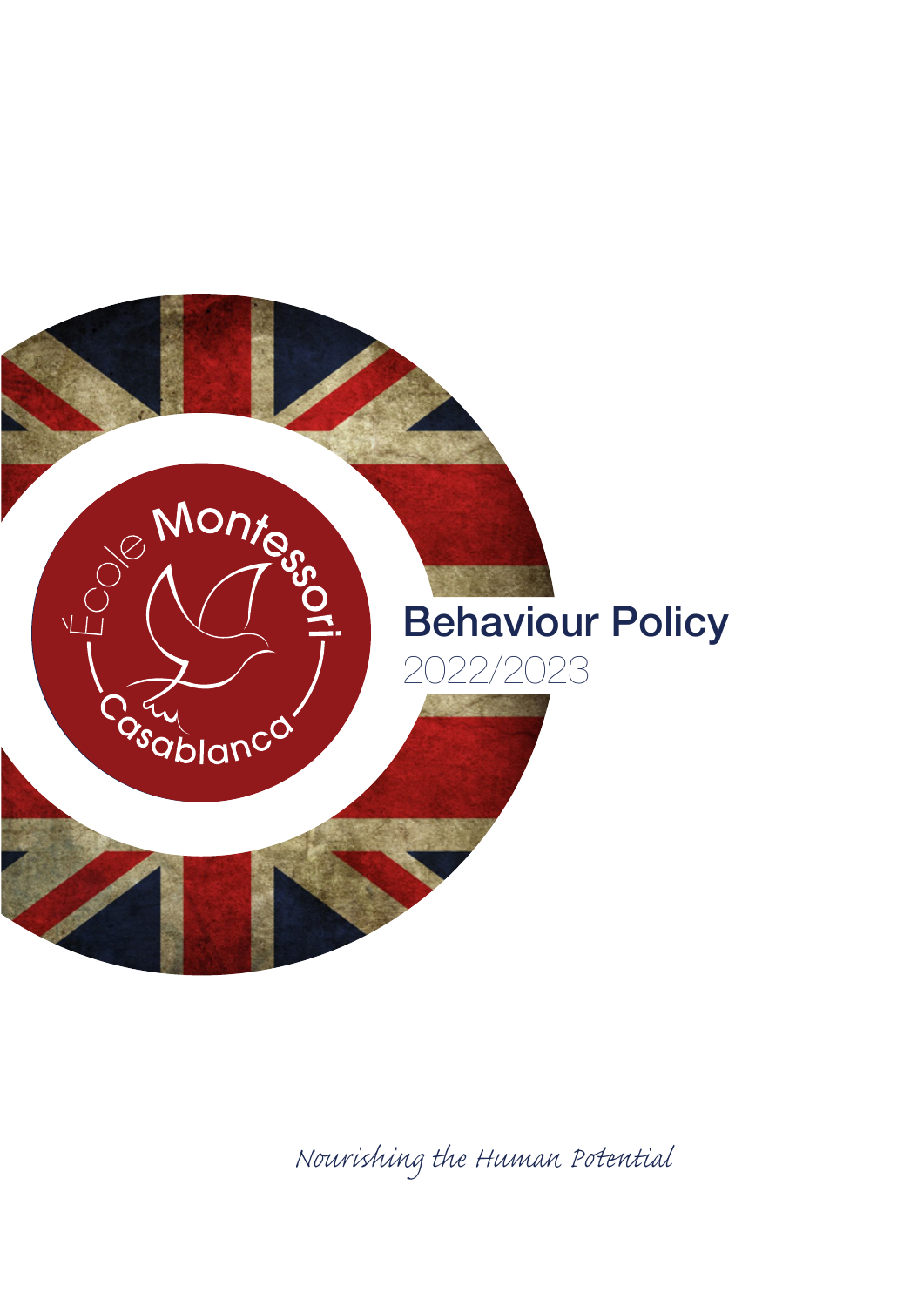

# Behaviour Policy

This policy covers:

- Working with children
- Parents & Guardians & Carers
- Teaching Staff

## Statement of intent

At EMC, we believe children flourish best when their personal, social and emotional needs are met. They must feel safe, respected, and cared for. This calls for clear and appropriate expectations and standards for the behaviour of everyone, children and adults, who may occasionally or regularly be part of school's activities.

# The Aim of this Document

The intention is to clarify for everyone what is socially acceptable and expected, and help pupils understand the needs and rights of others. Every pupil has the right to feel safe and secure at school, and know they are supported if ever they feel vulnerable. As such, bullying of any type or nature will not be tolerated and shall immediately be addressed.

## **Methods**

- Ensure that all staff have appropriate tools for promoting positive behaviour, and are offered relevant training if necessary. All staff is encouraged to refer to Ginni Sackett's Positive Phrasing document.
- We require all staff, parents/guardians, pupils to provide a positive model of behaviour by treating one another with friendliness, care and courtesy.
- We familiarise new staff with the community's behaviour policy and guidelines.
- We expect all members of our community parents/guardians, staff, and pupils to keep to the guidelines.
- We work in partnership with the parents/guardians to address recurring inconsiderate behaviour, using our observation records to help us understand the cause and respond appropriately.

## Prevention Strategies with children who engage in inconsiderate behaviour

• We require all staff and pupils to use positive strategies for handling any inconsiderate behaviour for their age and developmental stage. Such solutions might include, for example, acknowledgement of feelings, explanation as to what was not acceptable, and supporting pupils to gain control of their feelings so that they can learn a more appropriate response.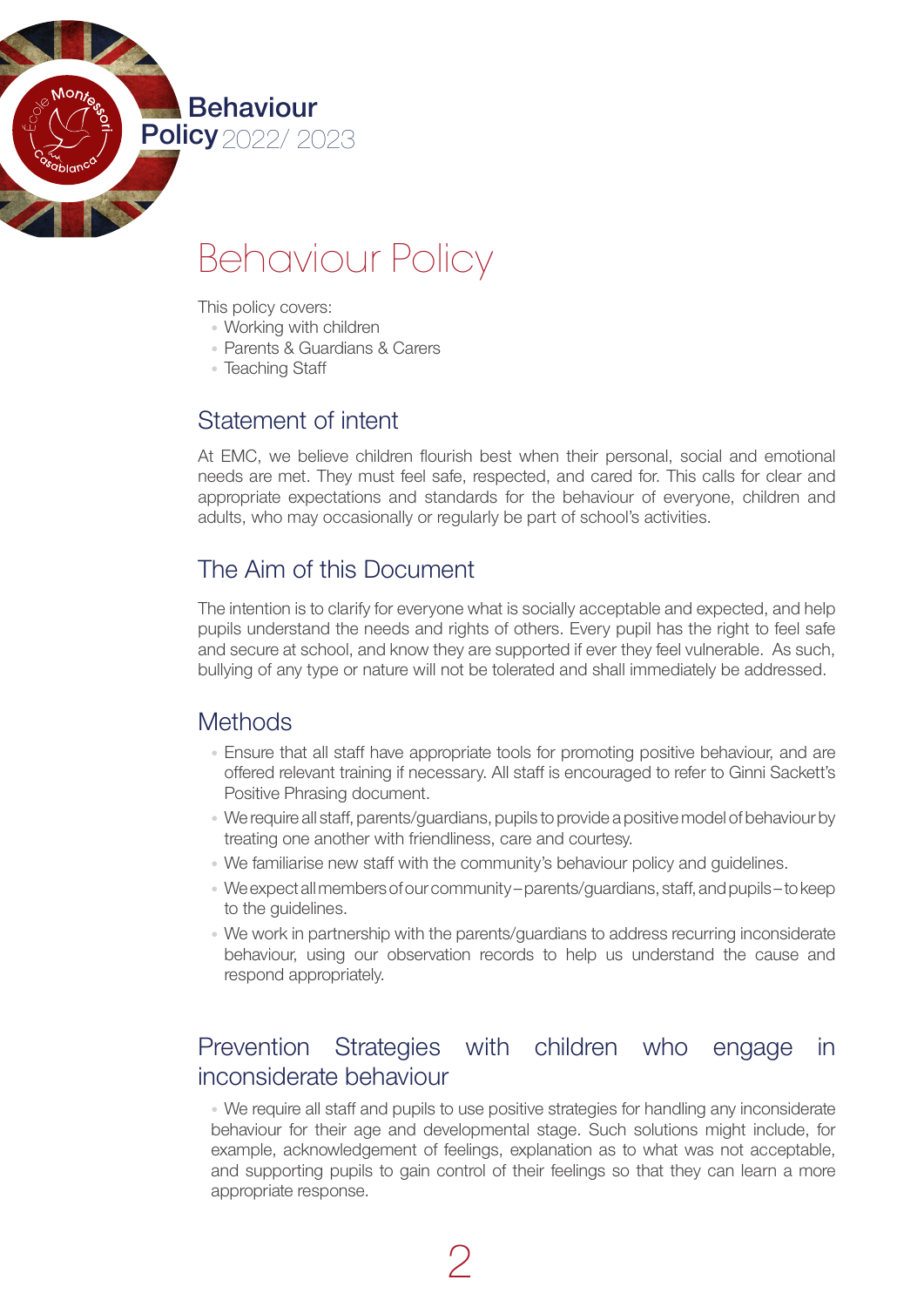

- We acknowledge considerate behaviour such as kindness and willingness to share.
- We support each pupil in developing self-esteem, confidence and feelings of competence.
- We support each pupil in developing a sense of belonging to the community, so that they feel valued and welcome.
- We avoid creating situations in which pupils receive adult attention only in return for inconsiderate behaviour.
- When pupils behave in inconsiderate ways, we help them to understand the outcomes of their action and support them in learning how to cope more appropriately.
- We never use physical punishment, such as smacking or shaking. Pupils are never threatened with these.
- We do not use techniques intended to humiliate/intimidate individual pupils.
- We use physical restraint, such as holding, only to prevent physical injury to themselves, other pupils or adults and /or serious damage to property.
- Inconsiderate behaviour is immediately brought to the attention of the environment guide, details are recorded in the pupil's personal file (what happened, what action was taken and by whom, and the names of witnesses). The pupil's parent / guardian receives a copy of this form.
- In cases of serious misbehaviour, such as racial abuse or otherwise, we immediately clarify the unacceptability of the behaviour and attitudes, by means of explanations rather than personal blame.
- We do not shout or raise our voices in a threatening way to respond to pupils' inconsiderate behaviour.

## Children under three years

- We recognise that strategies for supporting pupils under three who behave in inconsiderate ways need to be developmentally appropriate.
- We recognise that very young children are unable to regulate their own emotions, such as fear, anger or distress, and require sensitive adults to help them do this.
- Common inconsiderate or hurtful behaviours of young children include tantrums, biting or fighting. Staff are calm and patient, offering comfort to intense emotions, helping children to manage their feelings and talk about them to help resolve issues and promote understanding.
- Should a child engage in repetitive hurtful behaviour towards other children, the school may request a suspension of the child's enrolment until the behaviour ceases.

## Hurtful behaviour

We take hurtful behaviour very seriously. Most children under the age of four will at some stage hurt someone or say something hurtful to another child, especially if their emotions are high at the time. It is not helpful to label this behaviour as 'bullying'. For children under four, hurtful behaviour is momentary, spontaneous and often without cognisance of the feelings of the person whom they have hurt.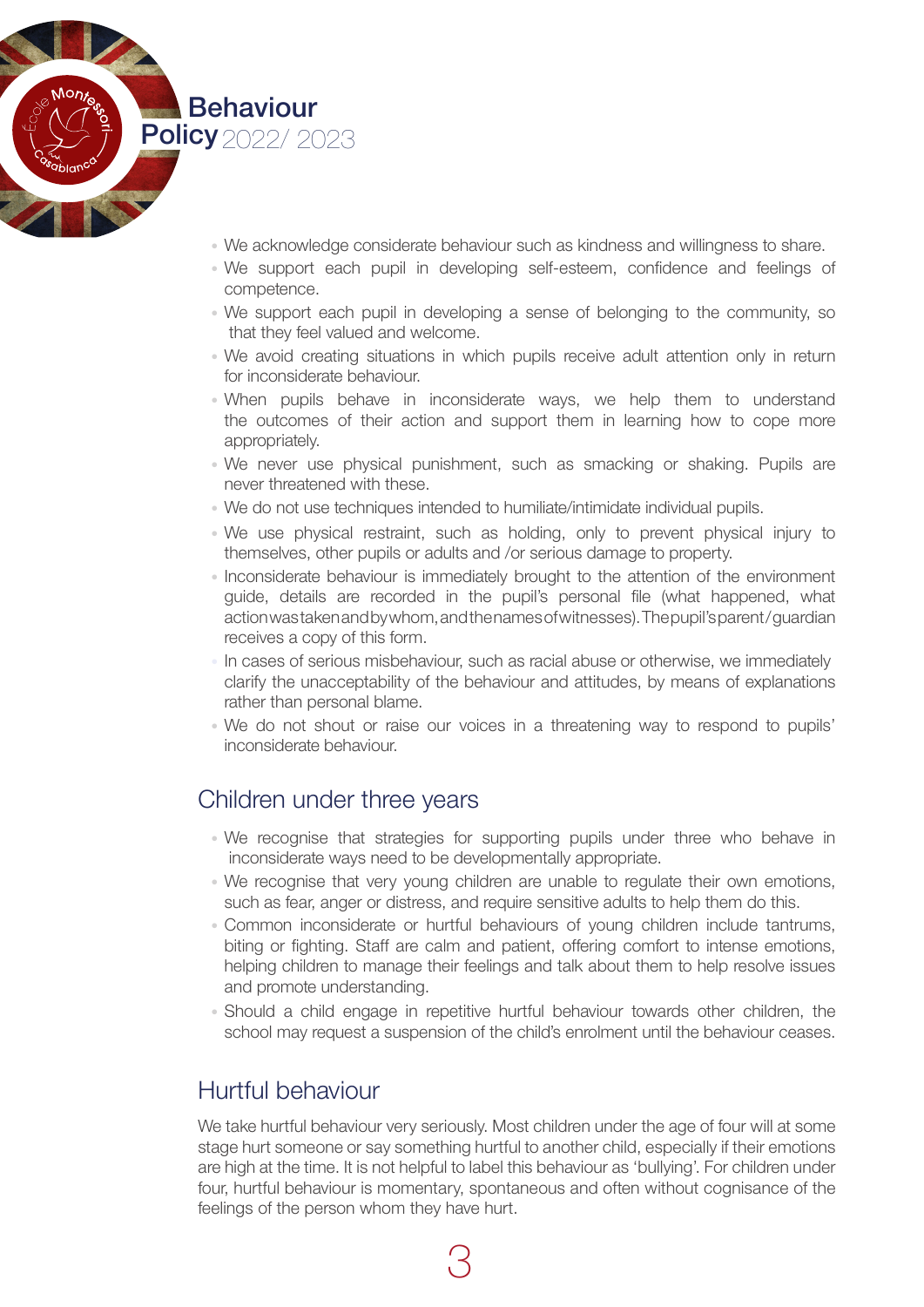

• We recognise that young children behave in hurtful ways towards others because they have not yet developed the means to manage intense feelings that sometimes overwhelm them.

• We will help them manage these feelings as they have neither the biological means nor the cognitive means to do this for themselves.

• We understand that self-management of intense emotions, especially of anger, happens when the brain has developed neurological systems to manage the physiological processes that take place when triggers activate responses of anger or fear.

• Therefore, we help this process by offering support, calming the child who is angry as well as the one who has been hurt by the behaviour. By helping the children to return to their normal state, we are helping the brain to develop the physiological response system that will help the child to be able to manage his or her own feelings.

• We do not engage in punitive responses to a young child's rage as that will have the opposite effect.

• Our way of responding to pre-verbal children is to calm them through holding and helping them feel safe. Verbal children will also respond to holding to calm them down, but we offer them explanation and discuss the incident with them to their level of understanding.

• We recognise that young children require help in understanding the range of feelings experienced. We help children recognise their feelings by naming them and helping children to express them, making a connection verbally between the event and the feeling. 'Adam took your car, didn't he, and you were enjoying playing with it. You didn't like it when he took it, did you? It made you feel angry, didn't it?'.

• We help young children learn to sympathise with others, understanding that they have feelings too and that their actions impact on others' feelings –e.g. 'When you hit Adam, it hurt him and he didn't like that and it made him cry'.

• We help young children develop pro-social behaviour.

• We are aware that the same problem may happen over and over before skills such as sharing and turn-taking develop. In order for both the biological maturation and cognitive development to take place, children will need repeated experiences with problem solving, supported by patient adults and clear boundaries.

• We support social skills through modelling behaviour and grace and courtesy activities.

• We help pupils to understand the effect that their hurtful behaviour has had on another pupil; we do not force pupils to say sorry, but encourage this where it is clear that they are genuinely sorry and wish to show this to the person they have hurt.

• When hurtful behaviour becomes problematic, we work with parents/guardians to identify the cause and find a solution together.

• At no time and in no way is a pupil labelled by using negative words or deeds.

4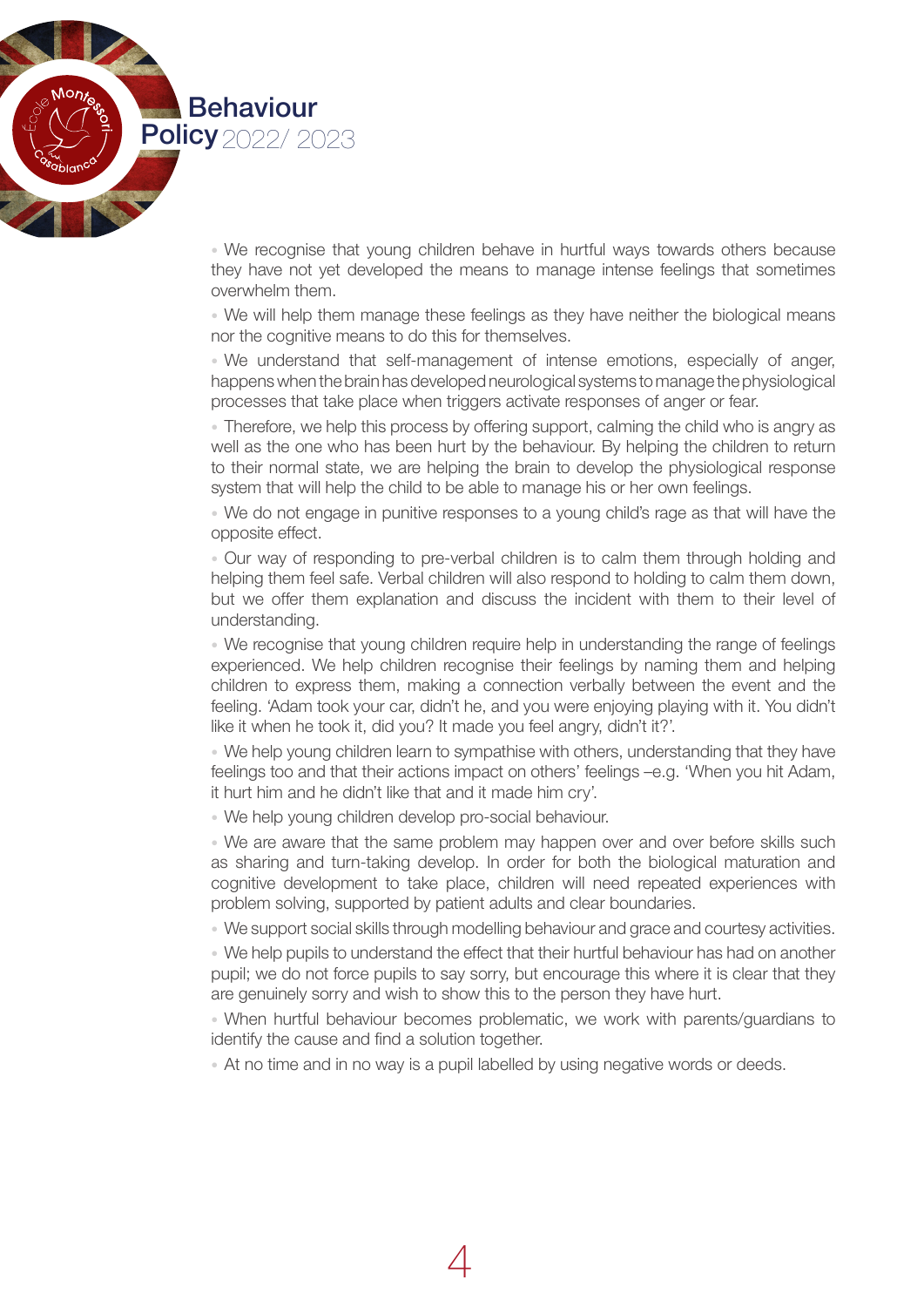

# Staff Expectations

#### Staff are expected to:

- treat each other with respect and follow the guidance given in the staff handbook.
- present a good role model for the pupils and adults at school.
- prepare the environment in a way that entices the pupils' interest for work.
- convey to the pupils that it is negative behaviour that is unacceptable and not the children themselves.

One of the great benefits of the Montessori approach is that children have the opportunity to learn how to behave in a social situation from other children slightly older than themselves.

Here are some techniques that we use when dealing with challenging behaviour:

#### Children's House (3-6 years)

- 1. Modelling good behaviour.
- 2. Positive intervention and distraction.
- **3.** Practising social skills through grace and courtesy lessons.
- 4. Talking things through.
- 5. Inviting the child to observe other childrens' interactions.
- 6. Gluing: requested to remain close to the guide, or another adult in the environment, until the child is ready to regain his/her privilege of freedom.
- 7. Should all of the above fail to cease the behaviour, meeting with the parents / guardians to discuss the situation and request their collaboration.

8. Calling the parents/guardians to pick up the pupil immediately after the behaviour occurs.

#### Elementary School (6-12 years)

- 1. Modelling good behaviour.
- 2. Providing the pupil with clear and consistent parameters, and expecting pupils to comply with the rules laid down for the co-operative running of the class.
- 3. Talking things through.
- 4. Inviting the child to sit and reflect on their behaviour.
- 5. Restricting the pupil's privilege of freedom within the environment.
- 6. Should all of the above fail to cease the behaviour, meeting with the parents/guardians to discuss the situation and request their collaboration.

7. Calling the parents/guardians to pick up the pupil immediately after the behaviour occurs.

8. Suspending the pupil from the campus for a determined period of time.

#### House of Youth (12-18 years)

- 1. Modelling good behaviour.
- 2. Providing the pupil with clear and consistent parameters, and expecting them to comply with the rules laid down for the co-operative running of the class.
- 3. Talking things through.
- 4. Requesting the pupil to write a reflective essay on the situation, its impact, and what they learned from it.